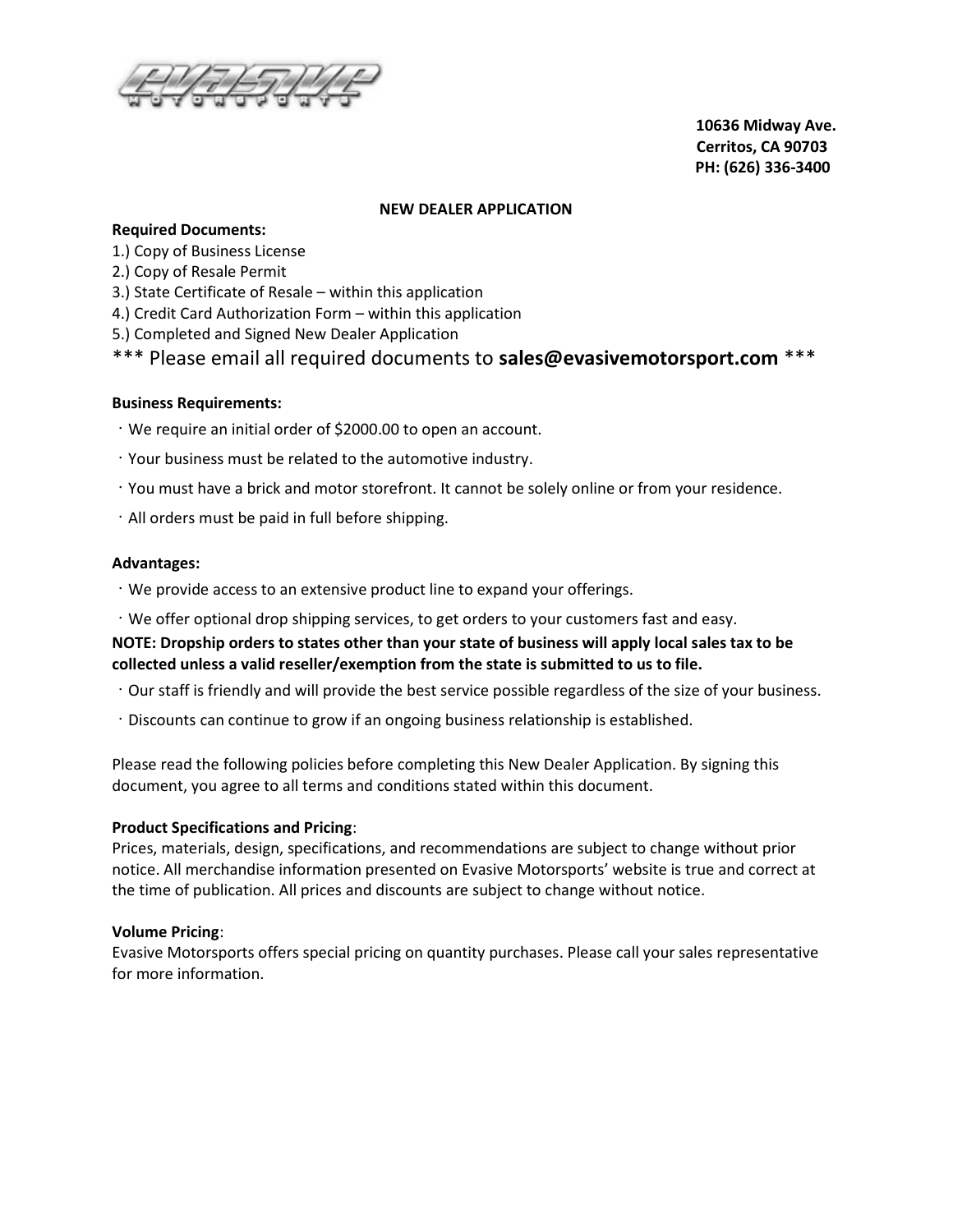

## Shortage/Damaged Shipment:

All merchandises are packed carefully and correctly utilizing a triple check method before it leaves our facility. Damaged shipments should be checked in the presence of the carrier. Please keep all shipping cartons and packing material for carrier inspection. Evasive Motorsports will not initiate any claims with the carrier. Claims for shortage of items must be made within 48 hours after receipt of merchandise. Claims of damaged shipments must be made by the customer with the carrier.

## Warranties:

No warranty whatsoever will be valid if the defect was caused by customers' abuse, negligence, and/or mishandling. All merchandise sold by Evasive Motorsports is only subject to manufacturer's warranty, if any, and is subject to submission to the manufacturer for approval for repair or replacement of merchandise. Customer, however, will be responsible for shipping and handling fees. No labor or inconvenience may be included in any claims. All dealers are responsible to check your state and local laws regarding the use of any of these parts before selling to your customers.

## Shipping / Freight:

Prices do not include shipping / freight charges. All merchandise will be shipped by the fastest, most economical method available, unless otherwise requested or instructed.

## No Returns on all wholesale orders:

We suggest you collect a non-refundable deposit from your customers so they do not back out on your sale. We cannot reverse a wholesale transaction once the order is processed.

### Special Orders:

All special orders and specially priced merchandise must be paid for in full at the time of order. Once order has been placed and processed, it CANNOT BE CANCELLED. Parts that we normally don't stock, parts that need to be built, or parts that need to be imported will be considered a special order. International Dealers:

All international orders must be pre-paid via wire transfer or bank draft. We offer shipping to Canada and other foreign countries by UPS, Federal Express, Ocean Freight, and Air Freight. Any other export/import fees, applicable taxes, custom duties and freight will be the responsibilities of the Dealer which will be collected by the courier.

### Payment Methods:

All orders MUST be paid before the order is shipped out. Acceptable payment methods are: Visa, Mastercard, Discover, American Express, PayPal, Bank Cashier Check, Money Order, Wire Transfer or Company Check (upon approval). Only Wire Transfers will be accepted for International Dealers. Checks returned for ANY reason are subject to US\$25.00 service charge and a 3% monthly finance charge. All bounce checks will be reported to our Credit Bureau.

\*\*\* A Convenience Charge of 3% will be applied to payments made by credit card or PayPal. 3.5% for AMEX\*\*\*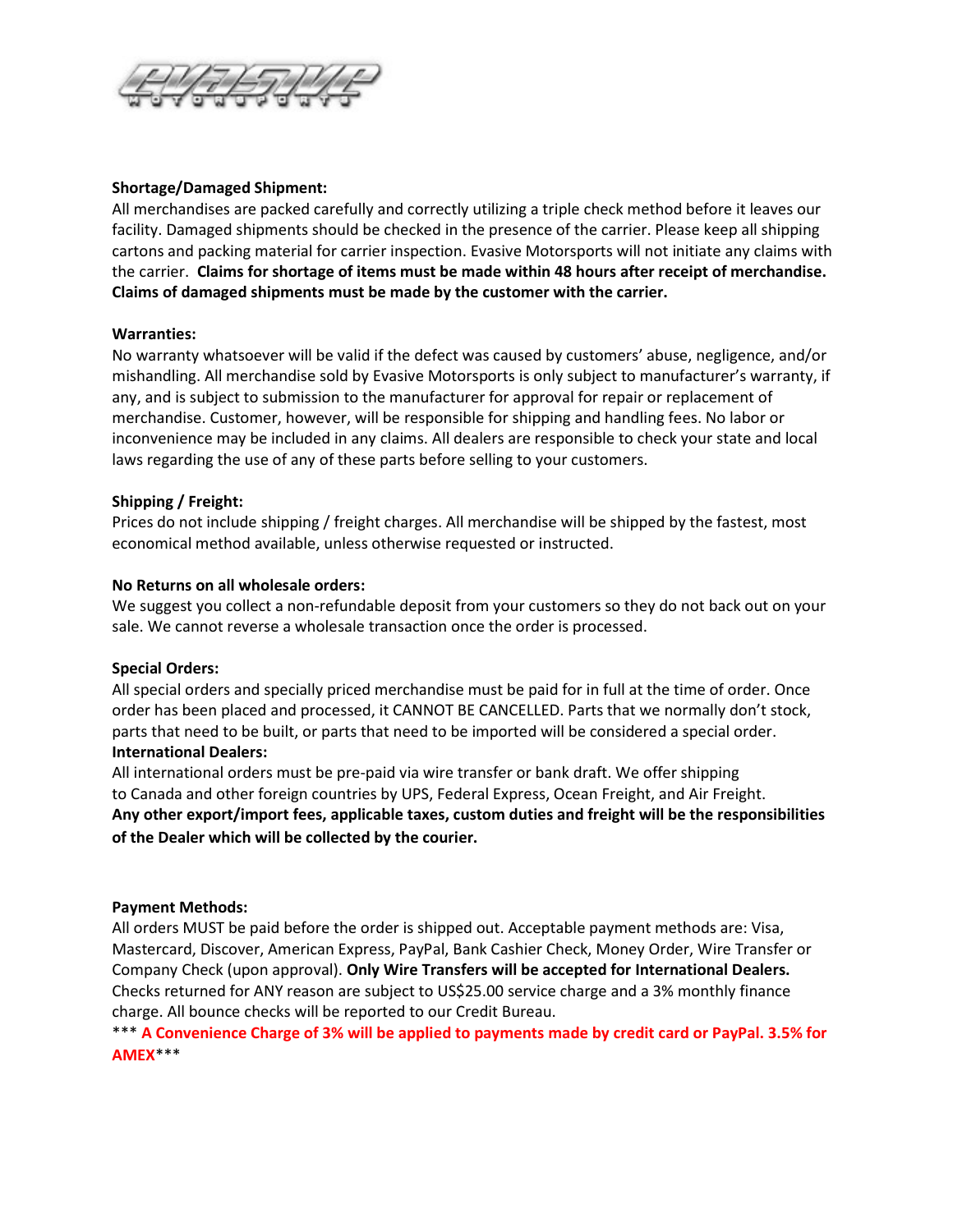

 10636 Midway Ave Cerritos, CA 90703 PH: (626) 336‐3400

# NEW DEALER APPLICATION

| State Corp # (CA Only): Sales Tax Permit# (CA Only):         | $\Box$ Sole Proprietorship $\Box$ Partnership $\Box$ Corporation (State Incorporated):                                                                                                                                                                                                                                                                                                                                                                                                                                                                                                                                                                                                                                                                                                                                                                                       |  |  |                                                                                                                       |
|--------------------------------------------------------------|------------------------------------------------------------------------------------------------------------------------------------------------------------------------------------------------------------------------------------------------------------------------------------------------------------------------------------------------------------------------------------------------------------------------------------------------------------------------------------------------------------------------------------------------------------------------------------------------------------------------------------------------------------------------------------------------------------------------------------------------------------------------------------------------------------------------------------------------------------------------------|--|--|-----------------------------------------------------------------------------------------------------------------------|
|                                                              | <b>Company Principals and Officers Authorized for Business Transactions and Purchases:</b>                                                                                                                                                                                                                                                                                                                                                                                                                                                                                                                                                                                                                                                                                                                                                                                   |  |  |                                                                                                                       |
|                                                              |                                                                                                                                                                                                                                                                                                                                                                                                                                                                                                                                                                                                                                                                                                                                                                                                                                                                              |  |  |                                                                                                                       |
|                                                              |                                                                                                                                                                                                                                                                                                                                                                                                                                                                                                                                                                                                                                                                                                                                                                                                                                                                              |  |  |                                                                                                                       |
|                                                              |                                                                                                                                                                                                                                                                                                                                                                                                                                                                                                                                                                                                                                                                                                                                                                                                                                                                              |  |  |                                                                                                                       |
|                                                              | Trade References (3 required):                                                                                                                                                                                                                                                                                                                                                                                                                                                                                                                                                                                                                                                                                                                                                                                                                                               |  |  |                                                                                                                       |
|                                                              |                                                                                                                                                                                                                                                                                                                                                                                                                                                                                                                                                                                                                                                                                                                                                                                                                                                                              |  |  |                                                                                                                       |
|                                                              |                                                                                                                                                                                                                                                                                                                                                                                                                                                                                                                                                                                                                                                                                                                                                                                                                                                                              |  |  |                                                                                                                       |
|                                                              |                                                                                                                                                                                                                                                                                                                                                                                                                                                                                                                                                                                                                                                                                                                                                                                                                                                                              |  |  |                                                                                                                       |
| <b>Policy, Terms and Conditions Agreement:</b><br>discretion | I hereby certify that the information in this New Dealer Application is true and correct. The information<br>included in this application is furnished on a strictly confidential basis in determining the qualification of<br>this company as a dealer of Evasive Motorsports, Inc. I have received, read and agreed to the terms and<br>conditions of Evasive Motorsports' company policy. I also authorize Evasive Motorsports to investigate<br>the references and banks listed and other credit resources pertaining to our/my credit and financial<br>responsibility. I hereby accept to comply with all policies and conditions of sale provided by Evasive<br>Motorsports and understand that any violation of these policies and conditions could lead to<br>cancellation of my account. Evasive Motorsports reserves the right to terminate any account at its own |  |  |                                                                                                                       |
| TITLE:                                                       | Date:                                                                                                                                                                                                                                                                                                                                                                                                                                                                                                                                                                                                                                                                                                                                                                                                                                                                        |  |  | <u> 1989 - Johann John Stein, markin film yn y brening yn y brening yn y brening yn y brening yn y brening yn y b</u> |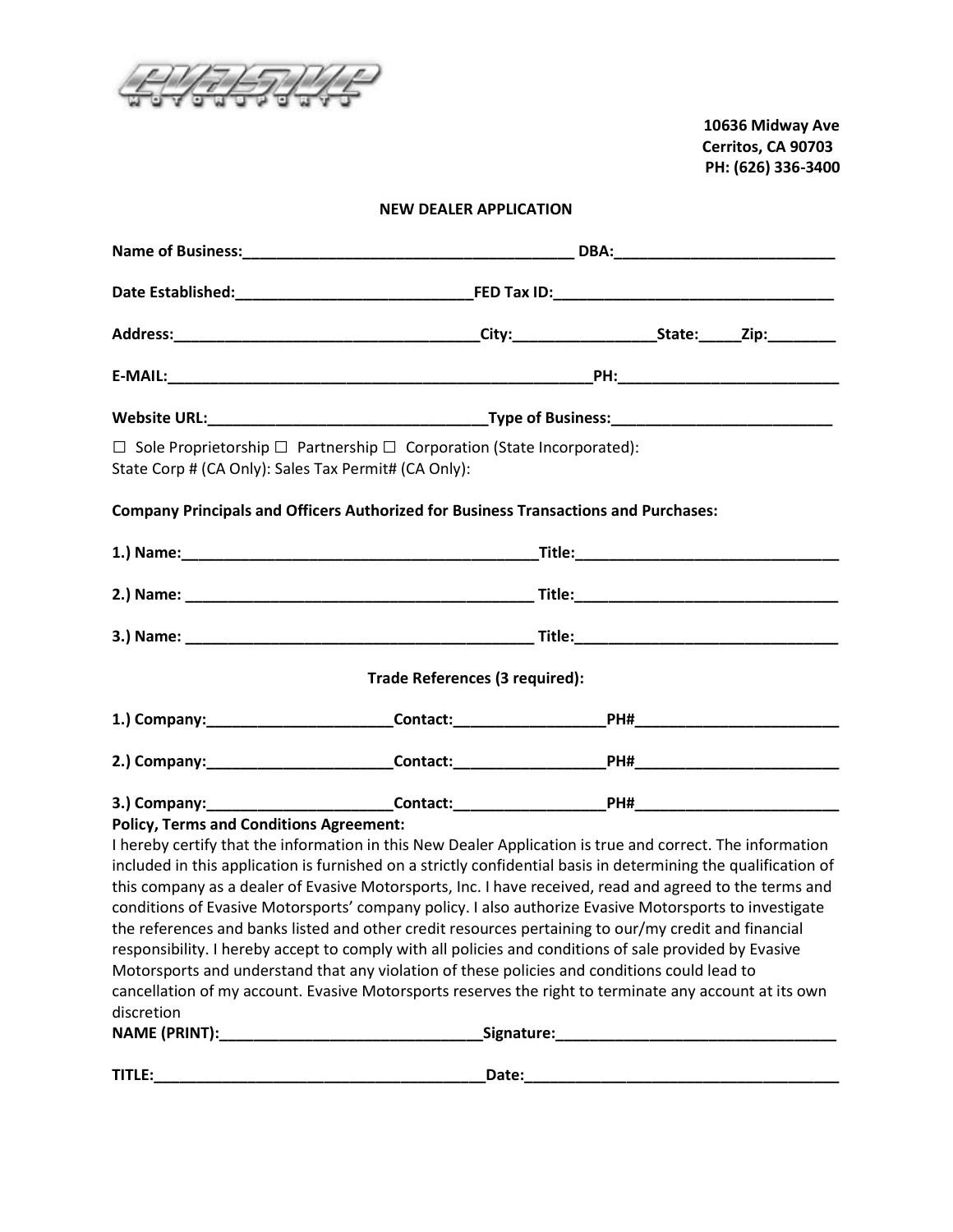

 10636 Midway Ave Cerritos, CA 90703 PH: (626) 336‐3400

### CREDIT CARD AUTHORIZATION FORM

| <b>Card Type (Circle One):</b> | VISA / Mastercard / Discover / American Express |  |
|--------------------------------|-------------------------------------------------|--|
|                                |                                                 |  |
|                                |                                                 |  |
|                                |                                                 |  |
|                                |                                                 |  |
|                                | <b>CVS Code: __________________</b>             |  |

I hereby give Evasive Motorsports permission to charge my credit card for the amount on all orders placed via purchase order sent to Evasive Motorsports and agree to pay balances in full.

By Signing Below, I agree I have read, understand and received a copy of Evasive Motorsports policies and agree to all terms and conditions thereof.

| <b>NAME (PRINT):</b> |  |  |  |
|----------------------|--|--|--|
|                      |  |  |  |

CARDHOLDER SIGNATURE:\_\_\_\_\_\_\_\_\_\_\_\_\_\_\_\_\_\_\_\_\_\_\_\_\_\_\_\_\_\_\_\_\_\_\_\_\_\_\_\_\_\_DATE\_\_\_\_\_\_\_\_\_\_\_\_\_\_\_